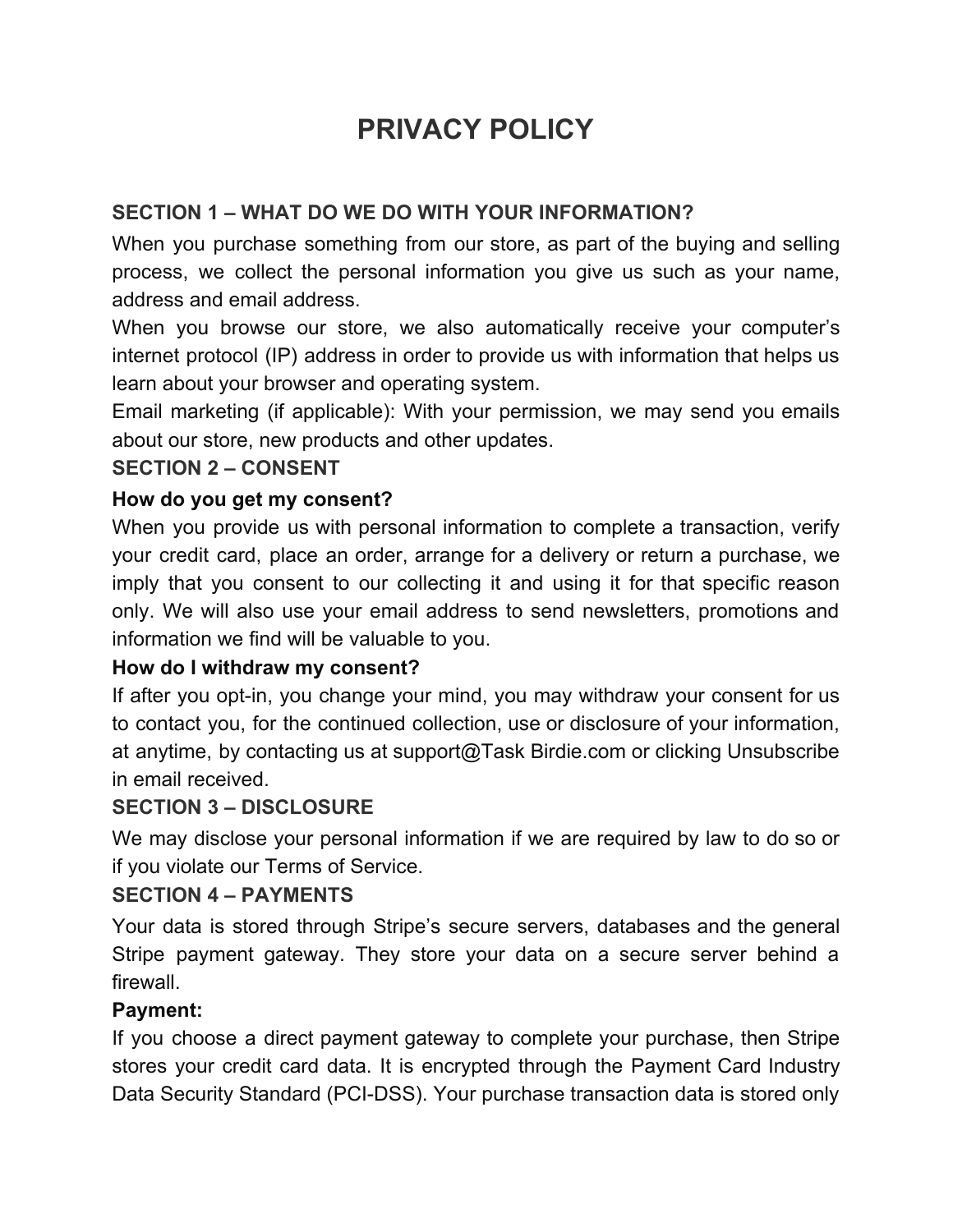as long as is necessary to complete your purchase transaction and to allow for future rebilling. After your membership is cancelled, your purchase transaction information is deleted.

All direct payment gateways adhere to the standards set by PCI-DSS as managed by the PCI Security Standards Council, which is a joint effort of brands like Visa, MasterCard, American Express and Discover.

PCI-DSS requirements help ensure the secure handling of credit card information by our store and its service providers.

## **SECTION 5 – THIRD-PARTY SERVICES**

In general, the third-party providers used by us will only collect, use and disclose your information to the extent necessary to allow them to perform the services they provide to us.

However, certain third-party service providers, such as payment gateways and other payment transaction processors, have their own privacy policies in respect to the information we are required to provide to them for your purchase-related transactions.

For these providers, we recommend that you read their privacy policies so you can understand the manner in which your personal information will be handled by these providers.

In particular, remember that certain providers may be located in or have facilities that are located a different jurisdiction than either you or us. So if you elect to proceed with a transaction that involves the services of a third-party service provider, then your information may become subject to the laws of the jurisdiction(s) in which that service provider or its facilities are located.

As an example, if you are located in Canada and your transaction is processed by a payment gateway located in the United States, then your personal information used in completing that transaction may be subject to disclosure under United States legislation, including the Patriot Act.

Once you leave our website or are redirected to a third-party website or application, you are no longer governed by this Privacy Policy or our website's Terms of Service.

## **Links**

When you click on links on our store, they may direct you away from our site. We are not responsible for the privacy practices of other sites and encourage you to read their privacy statements.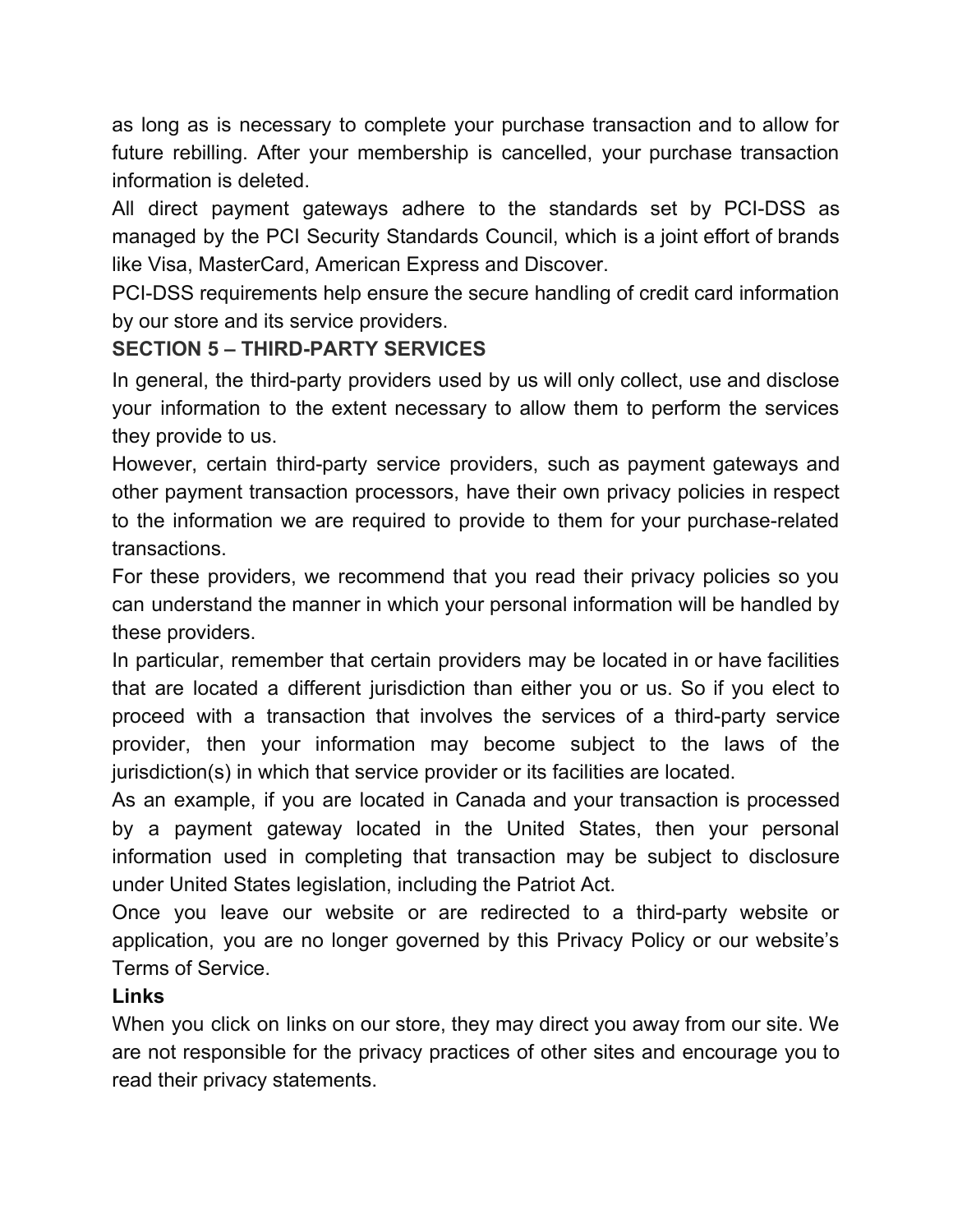## **SECTION 6 – SECURITY**

To protect your personal information, we take reasonable precautions and follow industry best practices to make sure it is not inappropriately lost, misused, accessed, disclosed, altered or destroyed.

If you provide us with your credit card information, the information is encrypted using secure socket layer technology (SSL) and stored with a AES-256 encryption. Although no method of transmission over the Internet or electronic storage is 100% secure, we follow all PCI-DSS requirements and implement additional generally accepted industry standards.

# **SECTION 7 – INFORMATION COLLECTION AND USE**

While using our Service, we may ask you to provide us with certain personally identifiable information that can be used to contact or identify you. Personally identifiable information may include, but is not limited to, your name and phone number ("Personal Information").

## **Log Data**

We collect information that your browser sends whenever you visit our Service ("Log Data"). This Log Data may include information such as your computer's Internet Protocol ("IP") address, browser type, browser version, the pages of our Service that you visit, the time and date of your visit, the time spent on those pages and other statistics.

## **Cookies**

Cookies are files with small amount of data, which may include an anonymous unique identifier. Cookies are sent to your browser from a web site and stored on your computer's hard drive.

We use "cookies" to collect information. You can instruct your browser to refuse all cookies or to indicate when a cookie is being sent. However, if you do not accept cookies, you may not be able to use some portions of our Service.

#### **Service Providers**

We may employ third party companies and individuals to facilitate our Service, to provide the Service on our behalf, to perform Service-related services or to assist us in analyzing how our Service is used.

These third parties have access to your Personal Information only to perform these tasks on our behalf and are obligated not to disclose or use it for any other purpose.

## **Security**